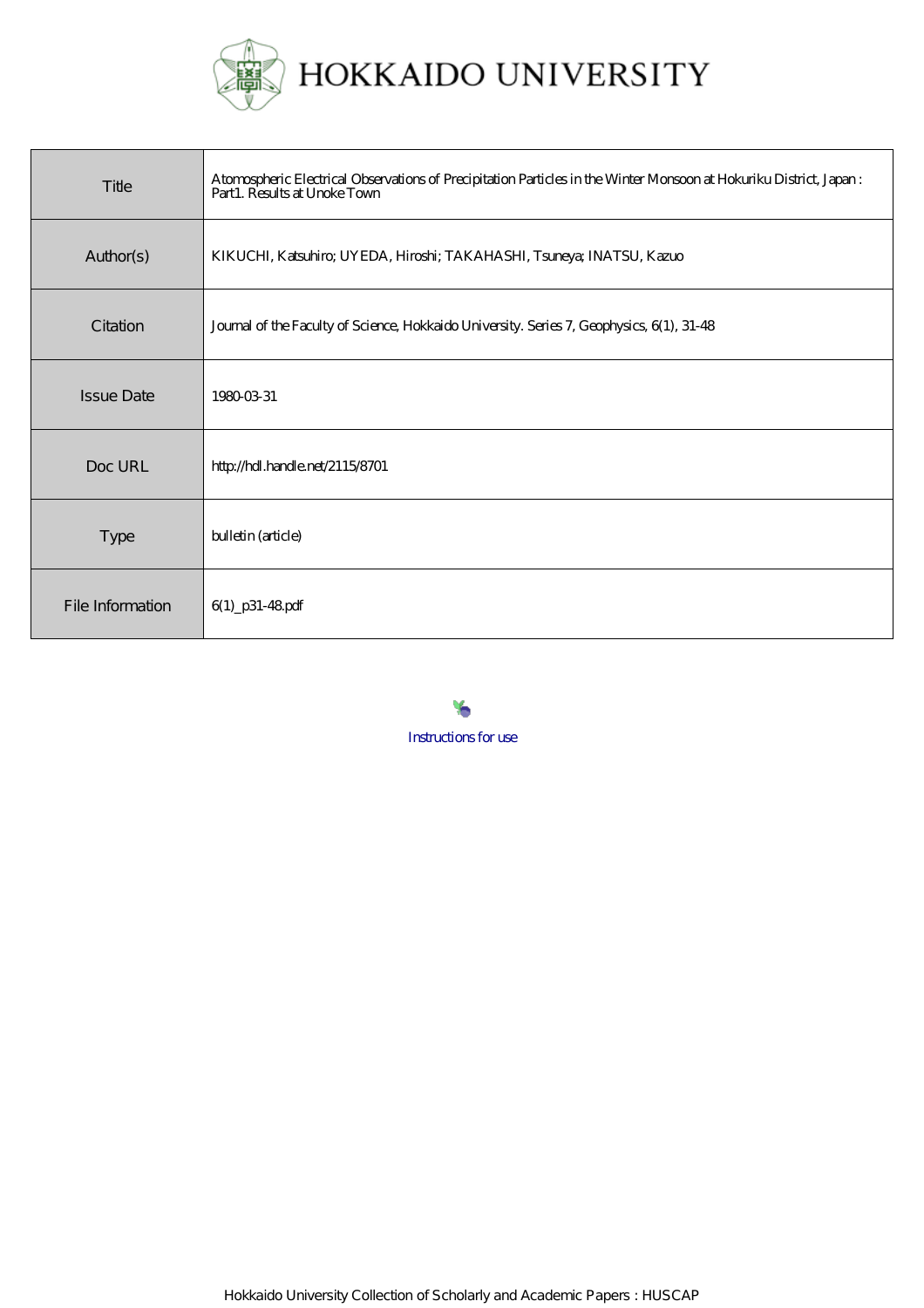(Journal of the Faculty of Science, Hokkaido University, Ser. VII (Geophysics), Vol. VI, No. I, 1979)

# **Atmospheric Electrical Observations of Precipitation Particles in the Winter Monsoon at Hokuriku District, Japan**

## **Part I. Results at Unoke Town**

# Katsuhiro KIKUCHI, Hiroshi UYEDA, Tsuneya TAKAHASHI and Kazuo INATSU\*

(Received Oct. 5, 1979)

#### **Abstract**

Atmospheric electrical observations of precipitation particles, electric field, shape, charge and constitution of precipitation particles and melted diameter of the particles and so on, were carried out in the winter monsoon season at Hokuriku district, Japan in 1978. Careful attention was paid on the surface condition of the particles, that is to say, whether they were rain or sleet or snow and rime or not, and whether they were graupel particles (soft hail) or small hail. Further, whether the mirror image relation between the polarity of electric charge on precipitation particles and the polarity of the atmospheric electric field was present or not in the Hokuriku district.

As a result, it was found that graupel particles (soft hail) were positively charged predominantly under the negative electric field and vice versa in the case of small snowflakes and snow crystals. Therefore, the mirror image relation between electric charges on graupel particles and small snowflakes, and electric field was present. Furthermore, it was noted that when the positive charged relatively large snowflakes and graupel particles were predominant under the negative electric field, a number of small snow particles coexisted with them. The results obtained in the observations carried out at Hokkaido previously, coincided well with the results obtained at this time at Unoke Town in Hokuriku district, Honshu Island. In the case of rain, sleet and small hail, however, the mirror image relation between the electric charges and electric field during their falling was not clear. It was thought that the degree of melting strongly affected the complexity of charge generation.

## **1. Introduction**

A limited number of observations of electric charges on snow crystals comparable to that on rain drops have been carried out till the present as summarized in the publications by Chalmers<sup>1</sup>, Mason<sup>2</sup>) and Takahashi<sup>3</sup>. Moreover, the results reported were different. It is thought that the divergence

<sup>\*</sup> Nippon Denshi Kagaku Co., Ltd.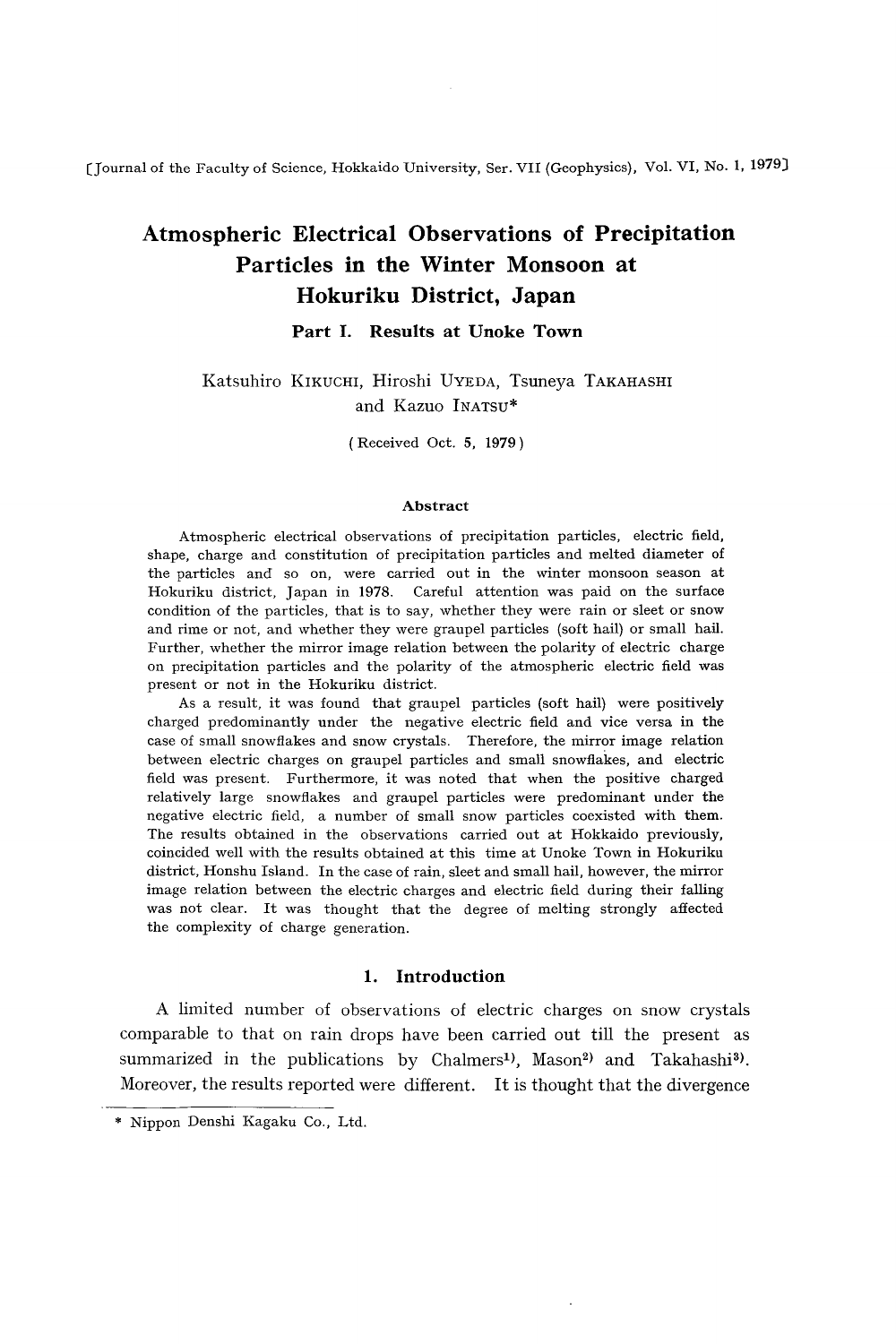#### 32 K. KIKUCHI *et at.*

between the different results was probably due to differences in the conditions of precipitation particles and crystal shapes when the observations were made. Electric charges, especially, polarity of precipitation particles is changeable with the stage of clouds, namely, as in the case of developing and dissipating stages in warm rain at Hawaii<sup>4</sup><sup>1</sup>,<sup>5</sup>. Also, the electric polarity of snow crystals changes with their shapes<sup> $6$ </sup>. Further the amount of riming changes, negative dendritic crystals into positive graupel particles<sup>7</sup>)<sup>-11</sup>. It is well known that precipitation particles change their electric polarity in their melting process from negative snow crystals to positive sleet and rain drops<sup>12)-18</sup>).

In general, in the sub-tropical regions the precipitations from convective clouds, regardless of whether they are rain or snow give some disturbances such as wave patterns to the atmospheric electric field. Under such conditions, it is known that there are a "mirror image relation" between the polarity of electric charge (or current) on precipitation particles and the polarity of the electric field? $-11$ ,  $19$  $-23$ ).

On the other hand, however, there is an opinion that there is no mirror image relation between them at Honshu district. Therefore, careful observations are required of precipitation particles, especially, the surface condition of the particles, that is to say, whether they are rain or sleet or snow and rime or not, and graupel particles (soft hail) or small hail, under the conditions of below and above freezing temperature on the earth surface. This paper describes the atmospheric electrical properties of precipitation particles in the winter monsoon season at Unoke, Ishikawa Prefecture in Hokuriku district, based on the simultaneous observations of atmospheric electric field, shape, charge and constitution of precipitation particles and melted diameter of the particles.

## **2. Observation sites and equipments**

Almost all observations carried out hitherto on Hokkaido were at the Hokkaido University campus,<sup>7</sup>,8,<sup>21</sup>,22) Sapporo and the seashore of Ishikari<sup>9</sup>, 11) approximately 20 km to the north of Sapporo. To the precipitation particles in the winter monsoon season on Hokkaido, the former site is thought for precipitation from the dissipating stages and the latter is for the developing stages of the precipitating clouds invading from northwest. As a result, atmospheric electrical properties of precipitation particles did not change at both sites, especially, polarity of precipitation particles and the mirror image relation between the polarity of electric charge on precipitation particles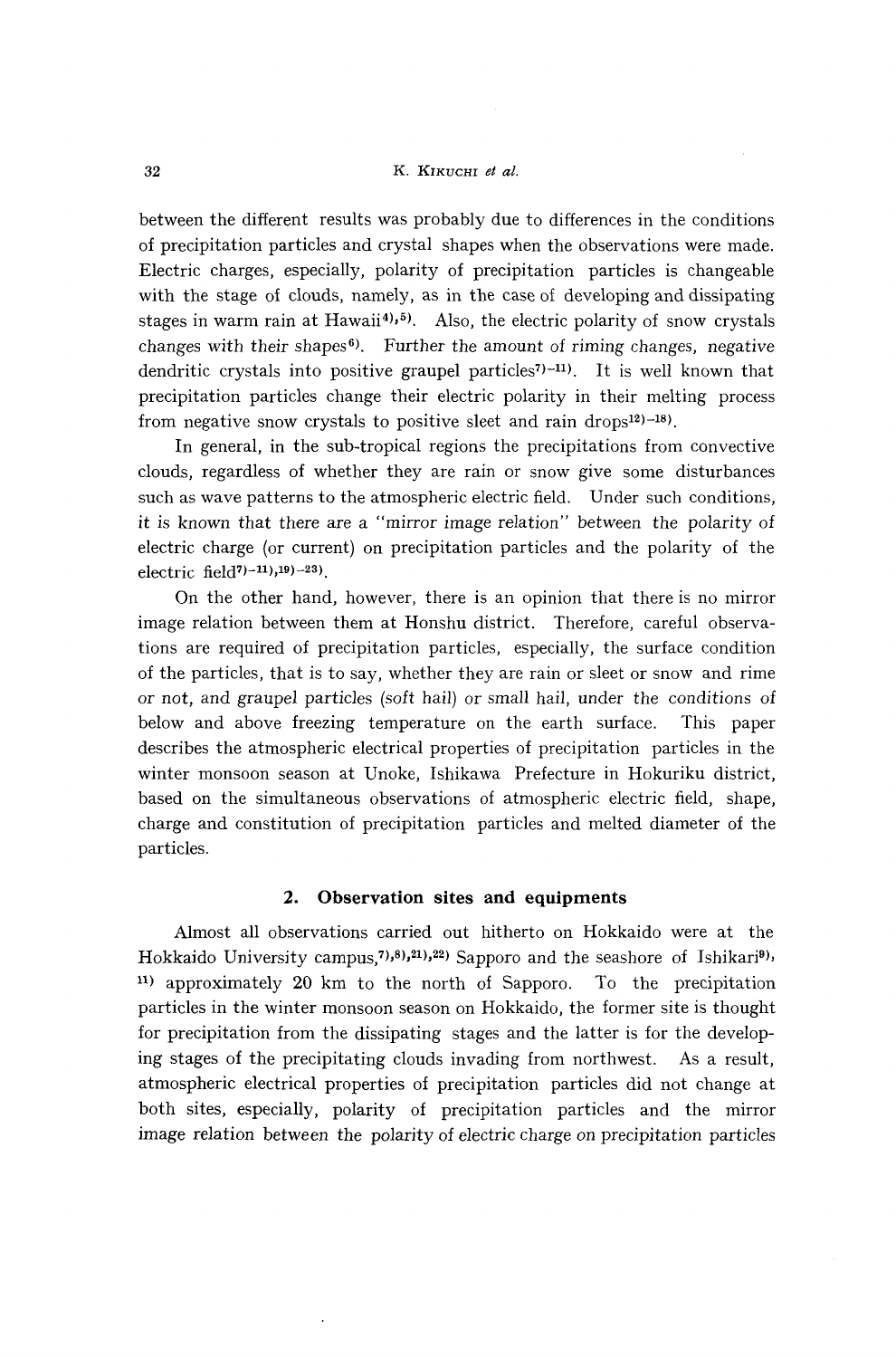and of electric field did not change. However, there is an opinion that the mirror image relation does not hold on Honshu Island, the Kahoku-gata inlet area, Ishikawa Prefecture, Hokuriku district, Honshu Island was selected as the observation area (Fig. 1). When the monsoon wind prevails in the winter season, the direction of the prevailing wind is from west-southwest to northwest. Thus, four observation sites were set up in a triangle form. Observations at Unoke site were carried out at the Sand Dune Agricultural Experimental Station, Ishikawa Prefecture.



Fig. I Observation sites at Kahoku-gata inlet, Ishikawa Prefecture.

The charge on precipitation particles was measured by an induction ring method<sup>11</sup>) and electric field was measured by an inverted field mill. The melted diameters of precipitation particles were recorded on filter papers. The surface condition and constitution of the particles was observed by naked eyes, carefully. The records of the charge and electric field were taken continuously during the observation period. On the other hand, the filter paper method was carried out at approximately 5 to 10 minute intervals during precipitation. The observation was carried out from 11 to 22 January 1978.

## **3. Observation results**

## *3.1 Periods of disturbances of electric field by precipitation*

It is well known that the electric field is affected by precipitation particles and electrified clouds, and changes its sign from positive to negative and vice versa depending on the precipitation intensity and so on. Especially, in the case of precipitations in the winter monsoon season, the frequency of change of electric field is more frequent compared with that of continuous precipitations.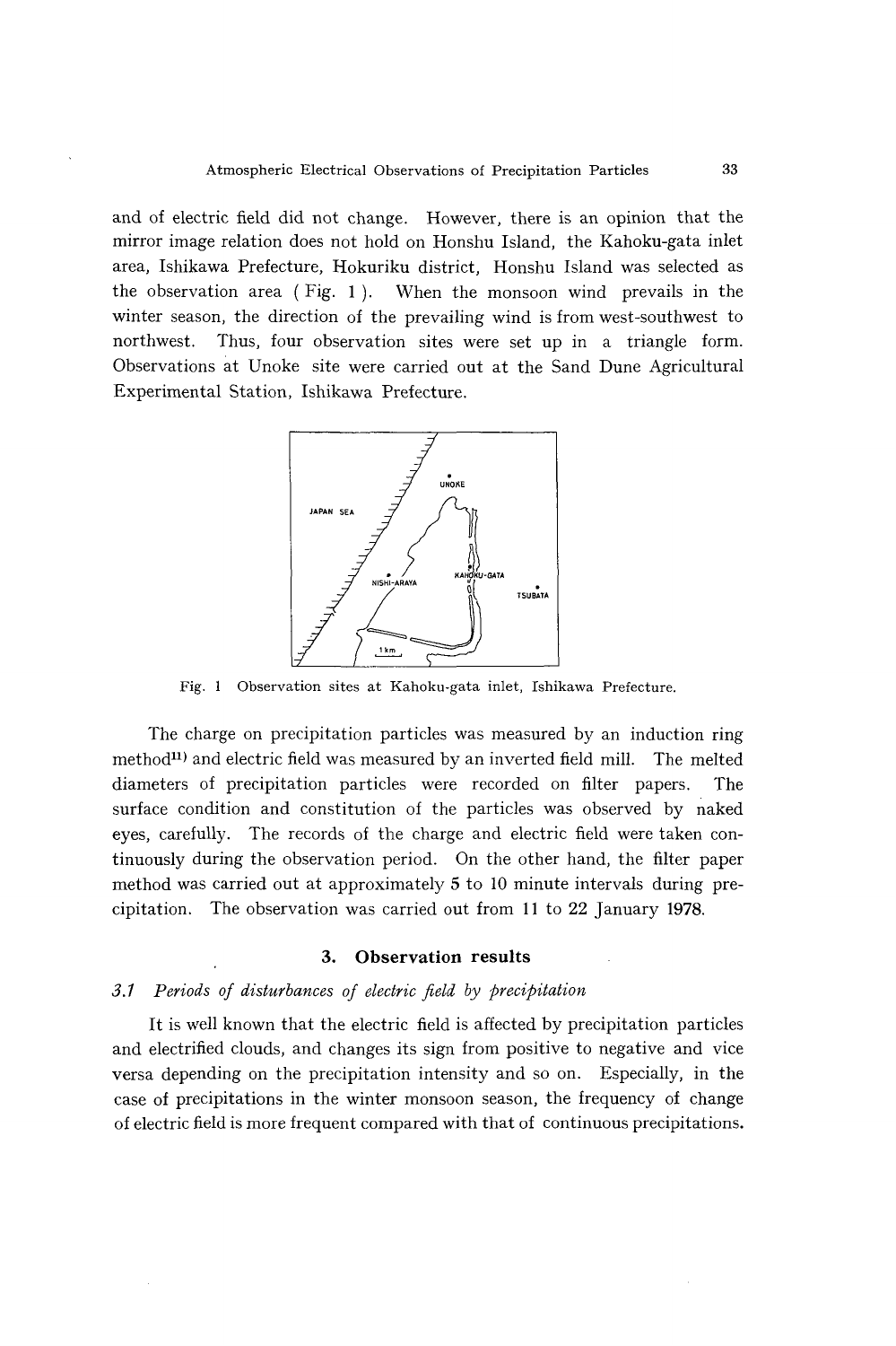And, *it is* thought that each period of positive and negative electric field corresponds to a precipitation cell. Then periods of disturbance of electric field by precipitating clouds were considered. During the observation period, 86 disturbances of electric field by precipitating clouds were recorded at Unoke. And, it was found that the duration of precipitation was divided into two types, that is to say, one is shorter than 1 hour (short period), another is longer than 1 hour (long period). Fig. 2 shows the cases of short (a) and long (b) periods. As seen in the figure, however, the period of disturbance of electric field predominated within 5 minutes in the positive and negative fields in both cases. Relatively frequent number around at 20 minutes in



(a): Short period, (b): Long period.

cases of short period means that unit cell of positive or negative electric field with precipitation passed over the observation site. On the average, the duration of disturbances in the cases of the short period is 25 minutes, and the disturbances consisted of 5 minute each of three positive and two negative electric fields alternatively. On the other hand, in the case where the long period is 130 minutes, the disturbances consisted of 5 minute each of positive and negative field, alternatively in the same manner. Accordingly, it was found that the duration of positive or negative electric field is not longer than the other, selectively. Furthermore, it was concluded that it was similar electrically, and not the length of the duration *in* the case of a long period.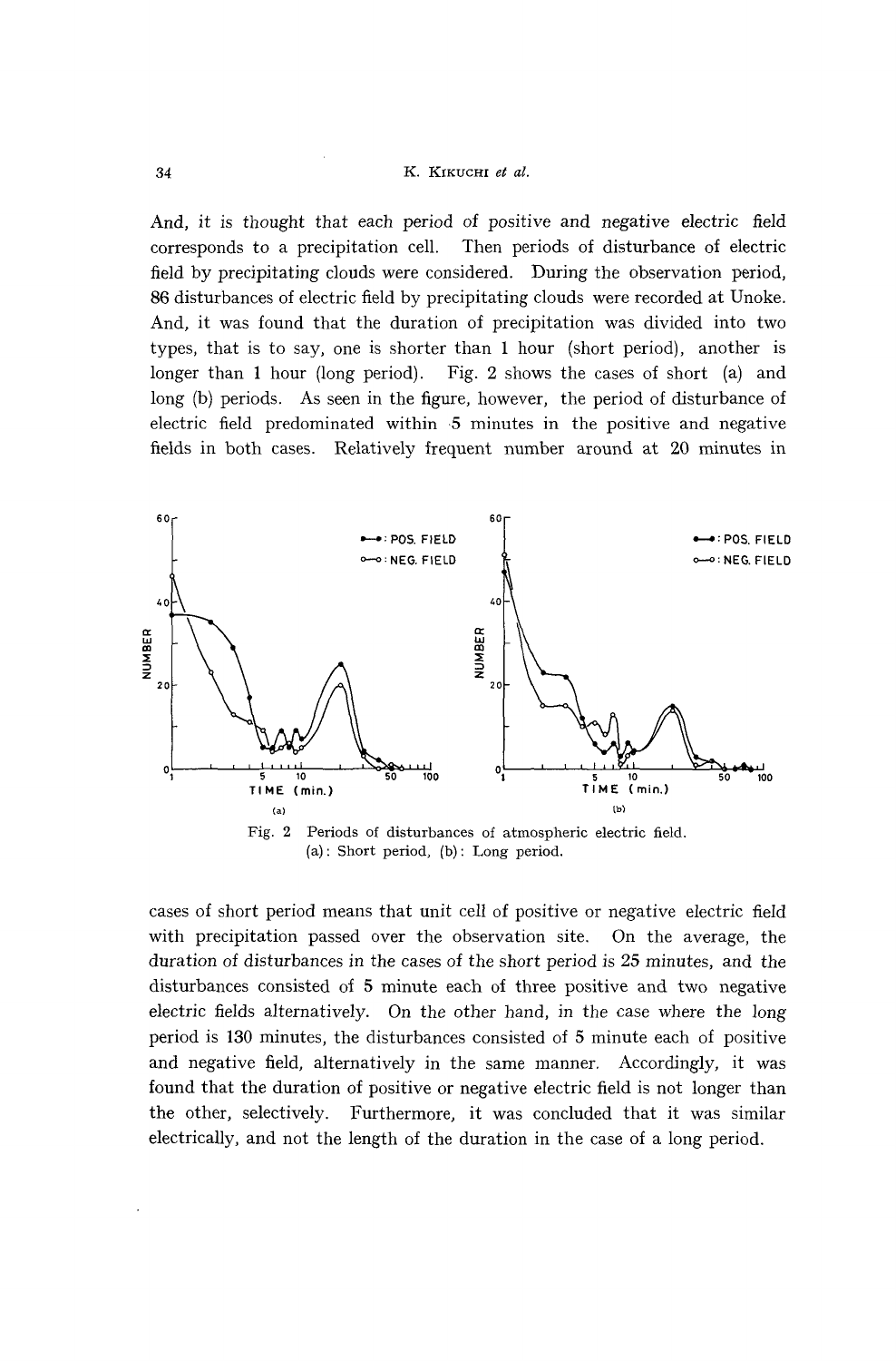## *3.2 Examples of mirror image relation*

Fig. 3 shows an example of the time change of atmospheric electric field and electric charge on precipitation particles. The ordinate shows the electric field in  $KV \cdot m^{-1}$  on the left side and the amount of electric charge in esu on the right side. The sign of electric field is positive at the upper part of the axis of the abscissa of time, the same as the sign of electric charge and vice versa. As the gate time, controlled by a time controller was 2 seconds in this case, each amount of charge shows the maximum absolute charge of precipitation particles passing through the induction ring during  $2$  seconds<sup>11</sup>). Although the measuring range of the charge adopted was between  $1 \times 10^{-4}$  and  $1 \times 10^{-1}$ esu the charge of  $10 \times 10^{-2}$  esu around at 05:31 shows a charge above  $1 \times 10^{-1}$  esu. In this analysis, the amount of charge below  $5 \times 10^{-4}$  esu is excluded as their small values. In this case, especially, the mirror image relation between polarities of electric field and electric charge is remarkable. That is to say, positive charge of graupel particles prevails under negative electric field before 05:31, and after that time, negative charge of snowflakes under positive electric field prevails.



Fig. 3 A time change of atmospheric electric field and electric charge on precipitation particles.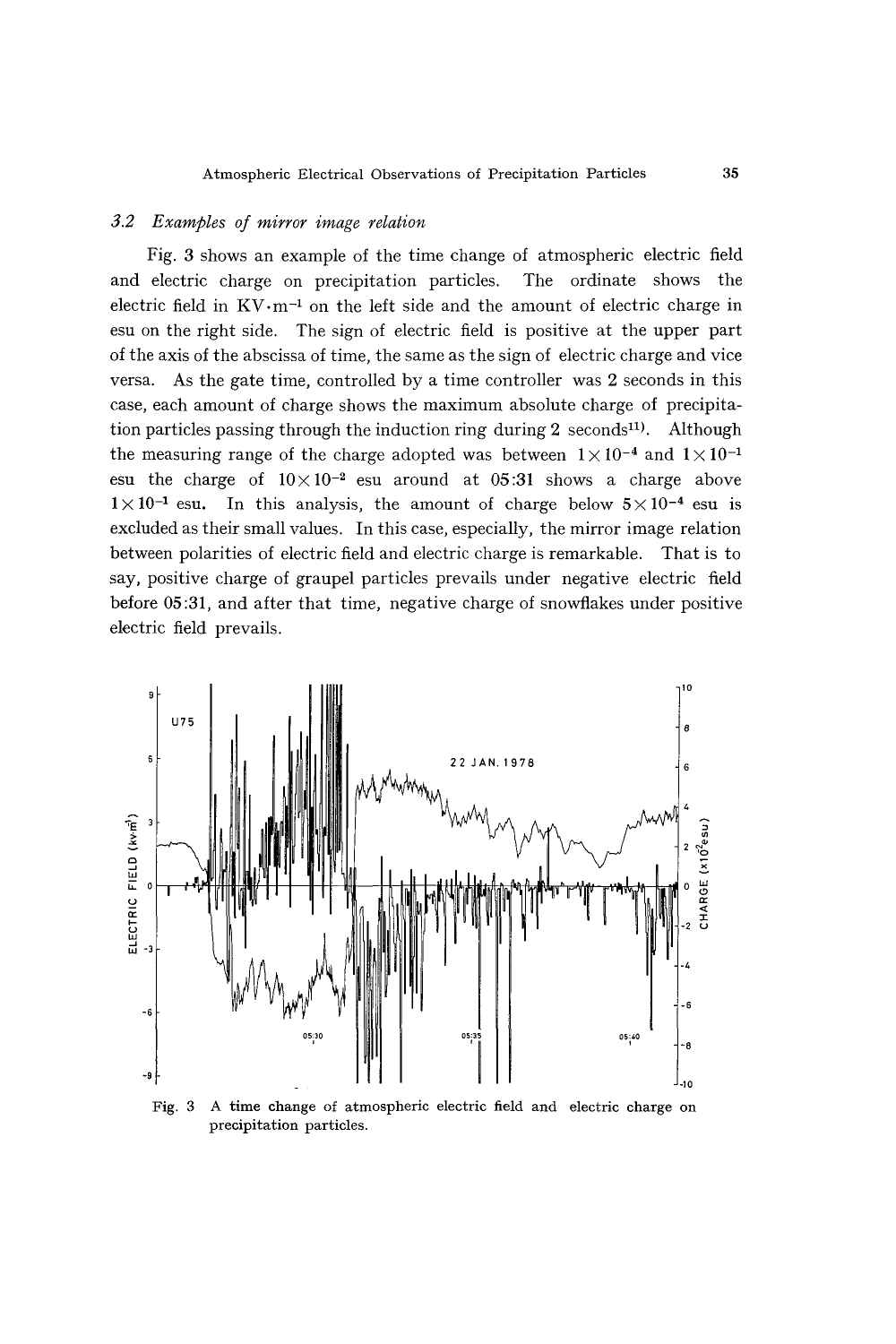### K. KIKUCHI et al.

During the observation period, a number of data of the mirror image relation were obtained. Fig. 4 shows the charge versus field plot in the cases Precipitation particles of the case of of negative charge under positive field. U22 at a gate time of 2 seconds were mixed with sleet and snowflakes consisting of dendrites. It is thought generally that the electric polarity of snowflakes depends on the size, that is to say, the large snowflakes have a positive charge and the small ones have a negative charge. Negative polarity of small snowflakes is the same as in single dendritic crystals. On the other hand, the electric polarity of sleet depends on the degree of melting, that is to say, relatively small snowflakes have a negative charge and melted snowflakes



Fig. 4 Charge  $(q)$  versus field  $(F)$  plots in the case of negative charge under positive field.

(sheet) have a positive charge. Precipitation particles in the case of U40 at a gate time of 10 seconds were sleet and small hail. The surface condition of small hail particles is wet and covered by a thin liquid layer, therefore, the electric polarity of small hail depends on the degree of melting. In this case, the strength of electric field showed, off-scale values above  $2 \text{ KV}\cdot\text{m}^{-1}$  many times. Fig. 5 shows the cases of positive charge under negative field. Precipitation particles in both cases of U23 and U62b were graupel particles (soft hail), therefore, positive charge prevails predominantly as reported by Kikuchi and Inatsu<sup>11</sup>).

Fig. 6 shows the cases of positive and negative charges under negative

36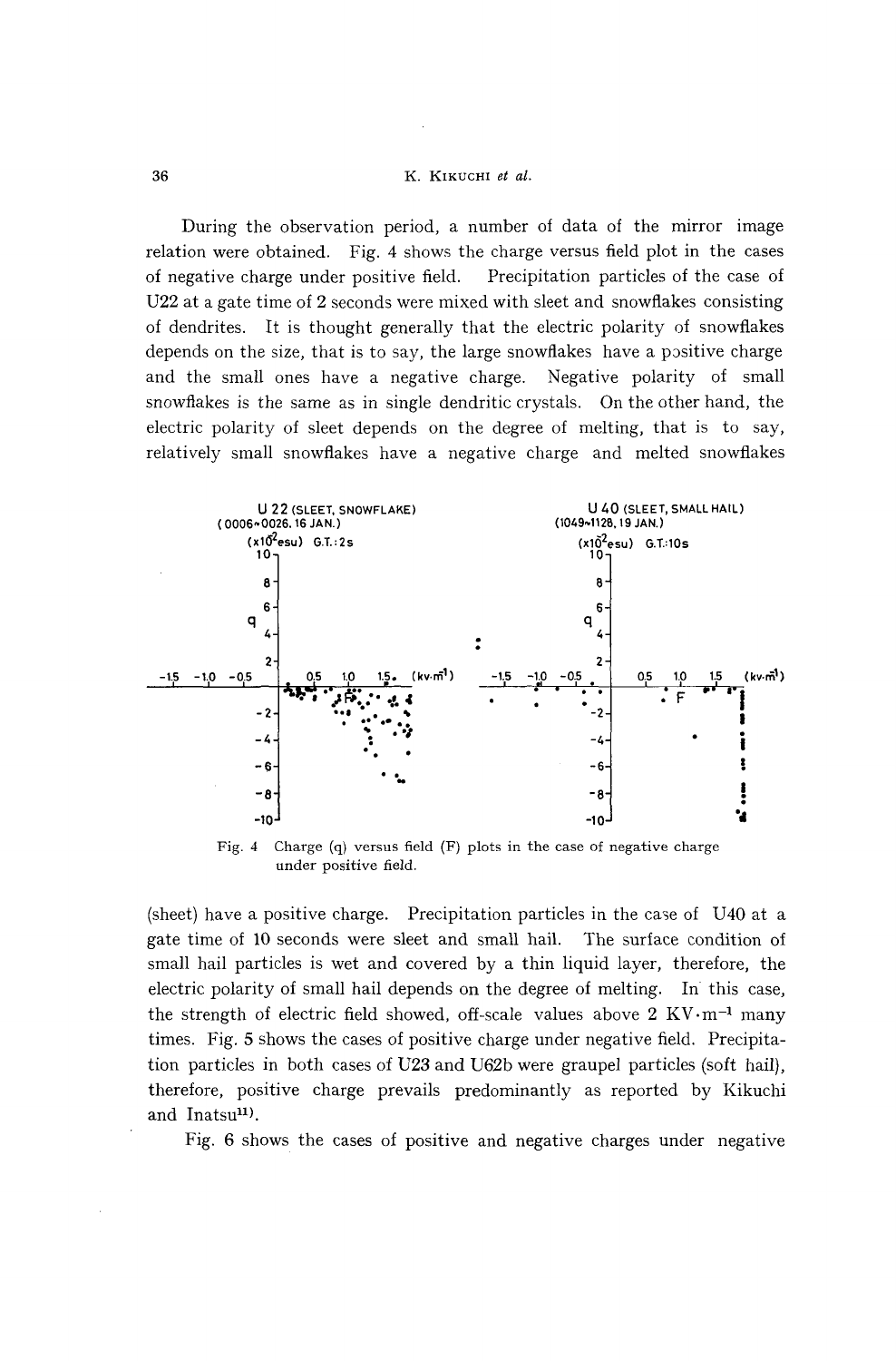

Fig. 5 Charge (q) versus field (F) plots in the case of positive charge under negative field.

and positive fields. It means, therefore, that electric field shows a wave pattern change. Although the case of U24 was a relatively small charge under a weak field, while the other three cases of U42, U44 and U46 showed a large Charge under a strong field, especially in the case of U46, the electric charge on considerable number of particles were more than  $1 \times 10^{-1}$  esu and the electric field was higher, over  $3 \text{ KV·m-1}$ . Although it is accepted that positive charge of graupel particles under negative field and negative charge of snowflakes under positive field prevails under the condition of wave pattern of electric field, it is not understood why the conditions of electric charge and field prevails under the existence of graupel particles and rain drops.

Fig. 7 shows similar results to Fig. 6. In the cases of U47, U62a and U64a, they showed a positive charge of graupel particles under a negative field and a negative charge of snowflakes under a positive field. The case of USI showed positive and negative charges under negative and positive fields, however, the precipitation particles were sleet, rain and graupel, and electric field was weaker than the cases of U47 and U62 at the same gate time of 10 seconds.

All cases selected up in Fig. 8 are graupel particles and snowflakes. Consequently, the mirror image relation is remarkable, especially, in the case of U72 because the gate time of 30 seconds.

## *3.3 Examples oj no mirror image relation*

Fig. 9 shows an example of time change of atmospheric electric field and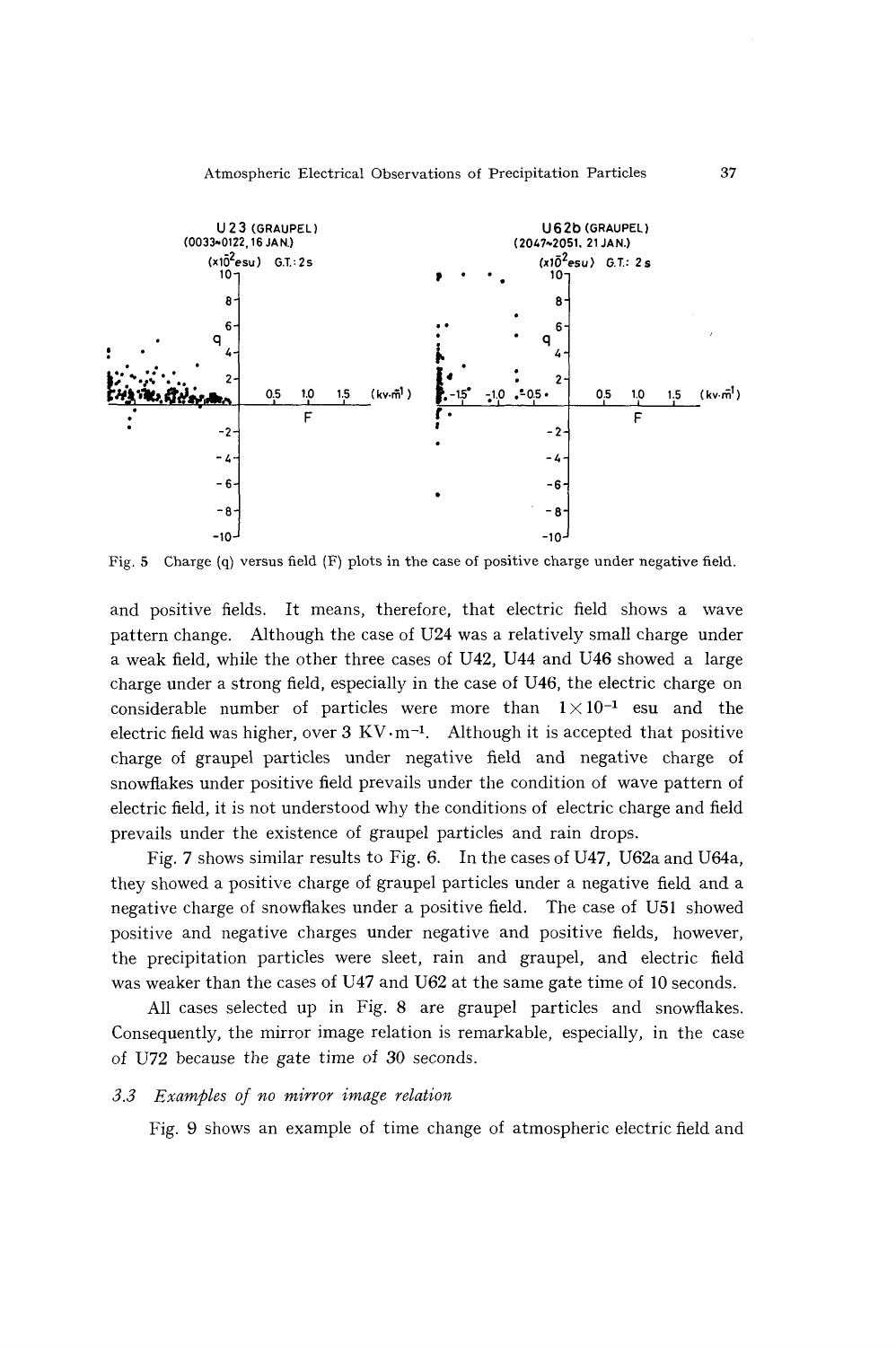

Fig. 6 Change (q) versus field (F) plots in the case where wave patterns prevailed.

electric charge on precipitation particles the same as in Fig. 3. As seen in the figure at a cursory glance, there is a no mirror image relation, especially, the same signs of the electric charge and electric field were seen from 07:55 to 08:02. Precipitation particles are sleet predominantly. As described in the above section, the electric polarity of sleet particles depends on the degree of melting. Therefore, it is thought that this is due to the difference in degree of melting according to their sizes during the observation period.

Fig. 10 shows the charge versus field plots in the cases of no mirror image relation. Dots showing the charge versus field strength scatters widely in all quadrants, however, it seems the dots are more dense in the second and forth quadrants than other ones in the case of U32. Precipitation particles during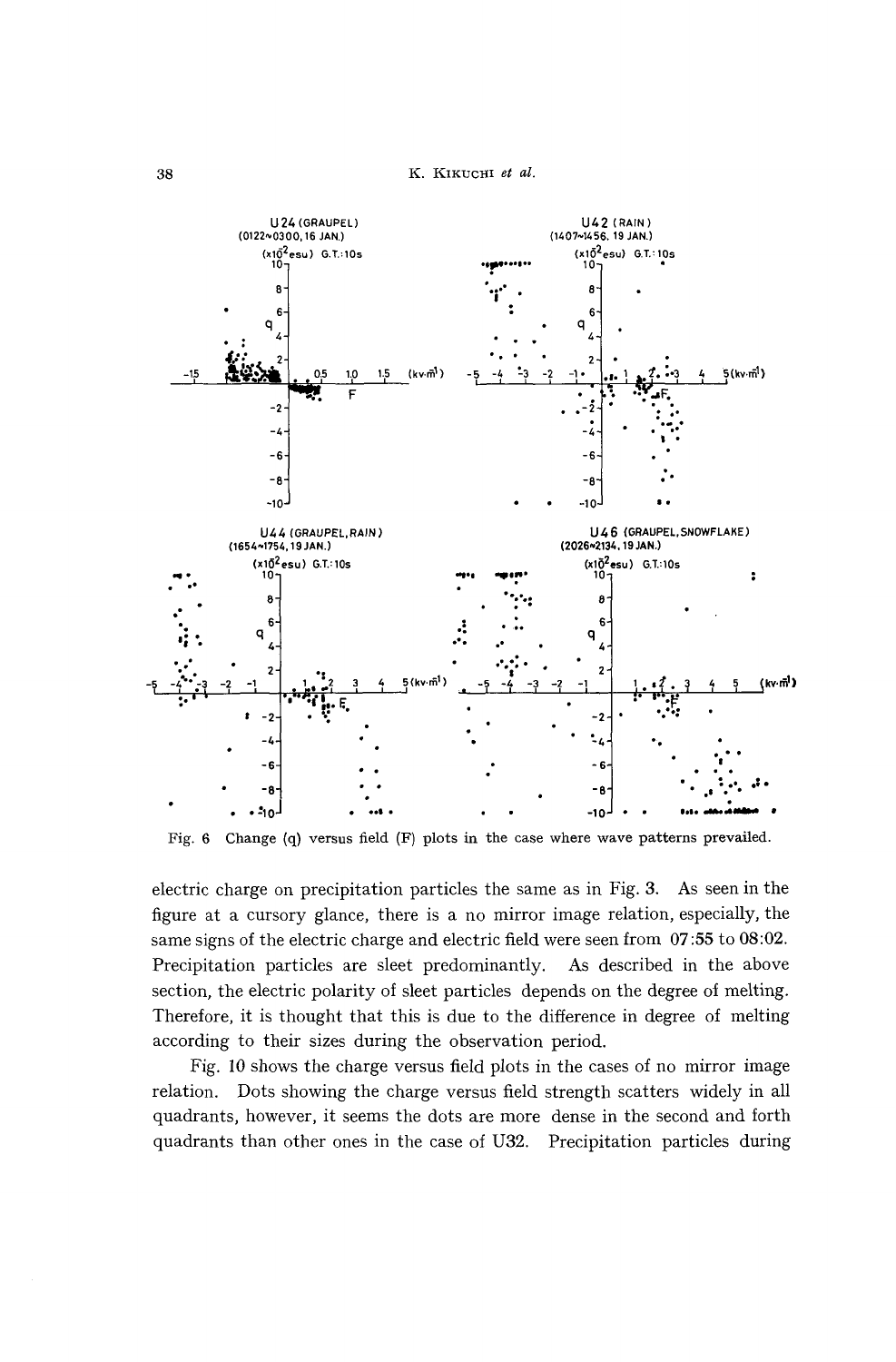

Fig. 7 Charge (q) versus field (F) plots in the case where wave patterns prevailed.

this observation period of about 4.5 hours are rain, sleet and small hail. In the case of U54 in Fig. 10, there is no mirror image relation and precipitation particles are small hail and rain. There is every indication, therefore, that precipitation particles such as rain, sleet and small hail accompanying the melting process in the winter season do not show a distinct polarity coming from their melting.

## 3.4 Time change of precipitation particles

An example of U50 in the Fig. 11 shows a precipitation system during 07:12 to 09:39 JST January 21, 1978. According to the analysis of the time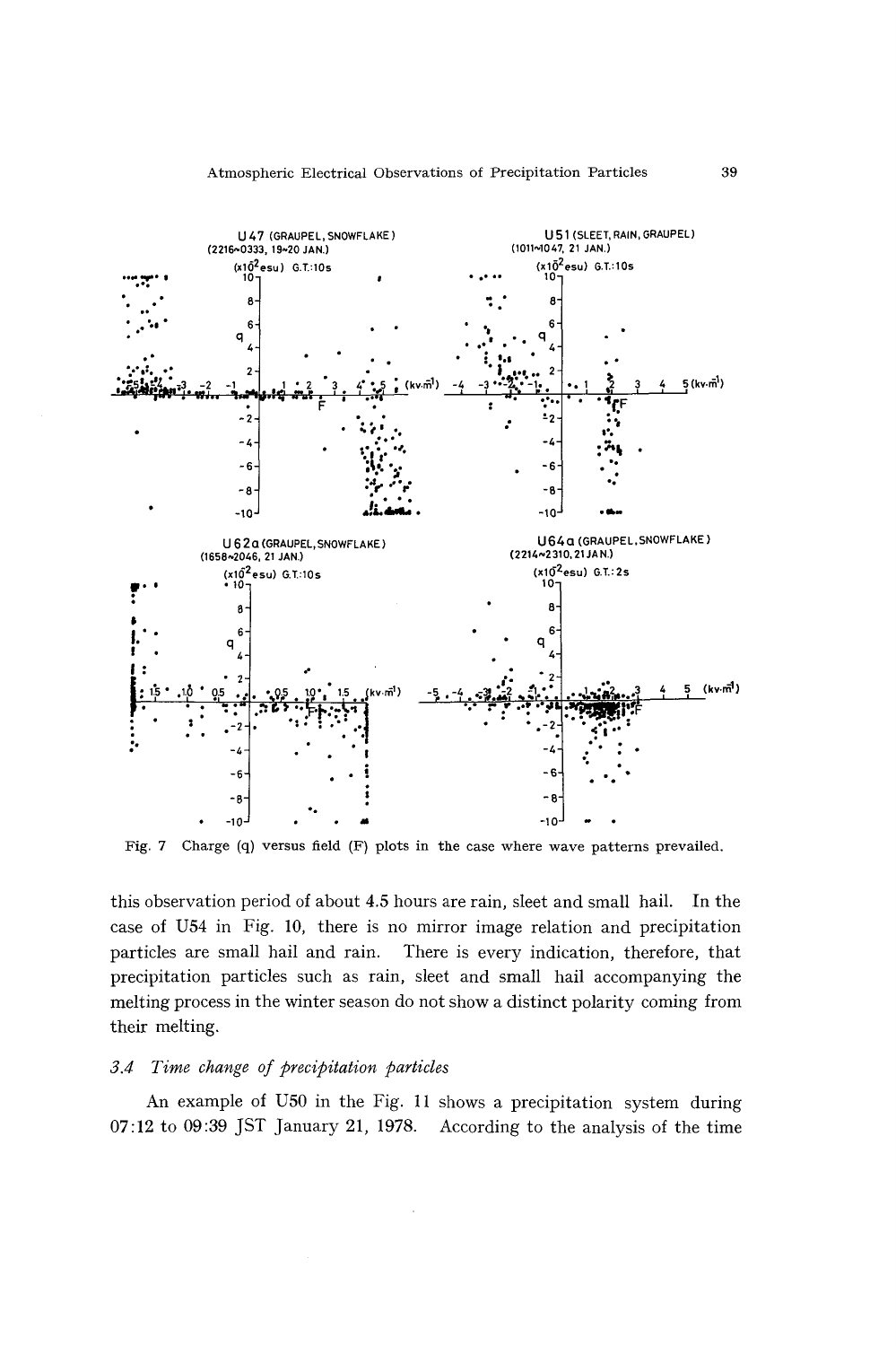

Fig. 8 Charge (q) versus field (F) plots in the case of graupel particles and snowflakes.

change of electric charge versus *electric* field, there *is* no *systematic* tendency *in* the gate time of 30 seconds, namely, dots scatter widely in all quadrants. Precipitation particles during this time are rain, sleet, graupel and snowflakes. A sampling of the gate time of 2 seconds, during 10 minutes from 07 :55 to 08:05 in rain and sleet shows no mirror image relation as seen in the case of U50a in Fig. 11. However, a sampling of the same gate time of 2 seconds, during 10 minutes from 08:47 to 08:57 in graupel particles and snowflakes shows the mirror image relation as seen *in* the case of U50b. In these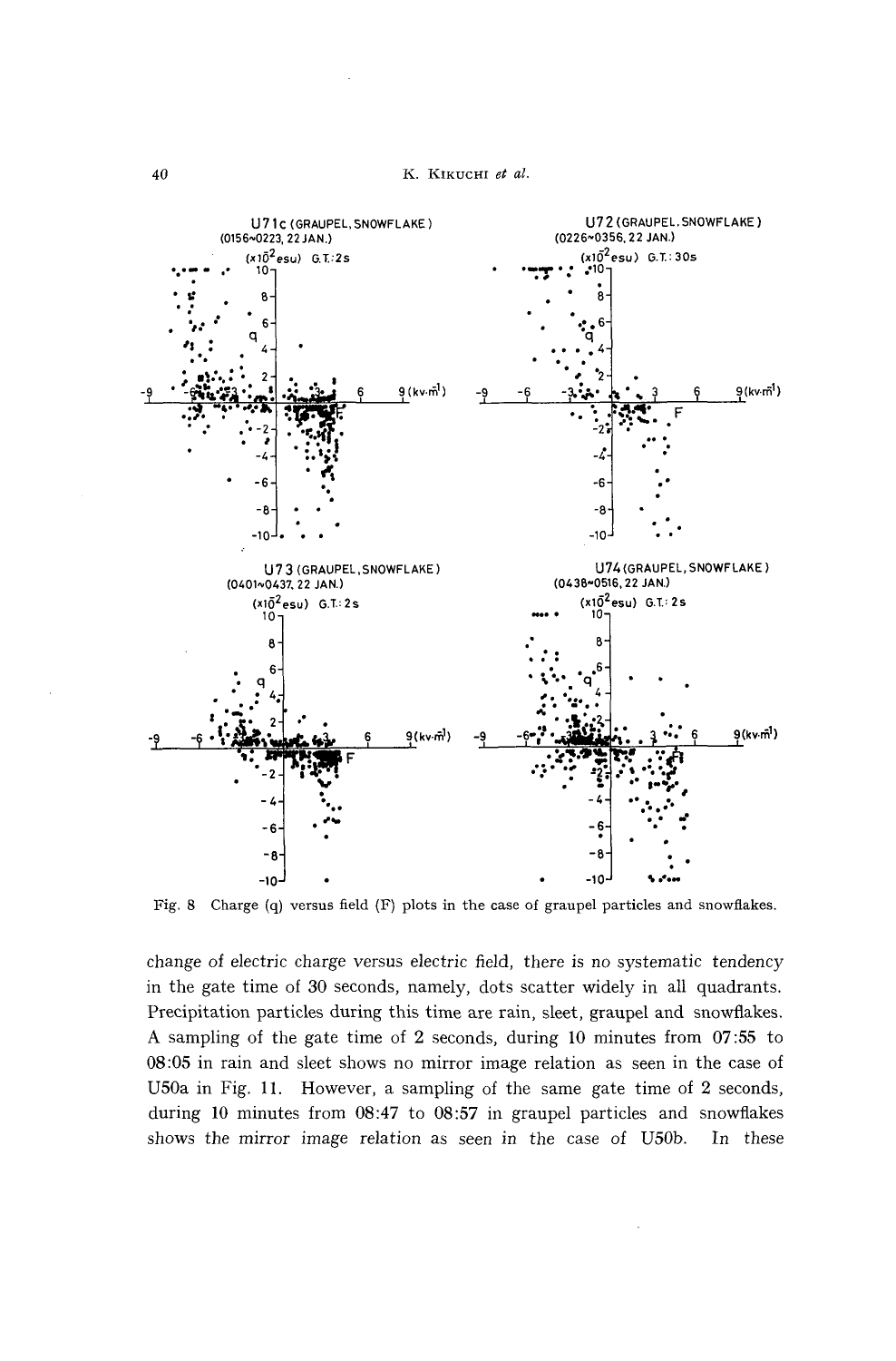

Fig. 10 Charge (q) versus field (F) plots in the case of no mirror image relation.

examples, therefore, the precipitation particles such as rain and sleet did not shows a distinct polarity.

An example of U72 in the Fig. 12 shows a precipitation system during 02:26 to 03:56 JST January 22, 1978. As a result of the analysis of the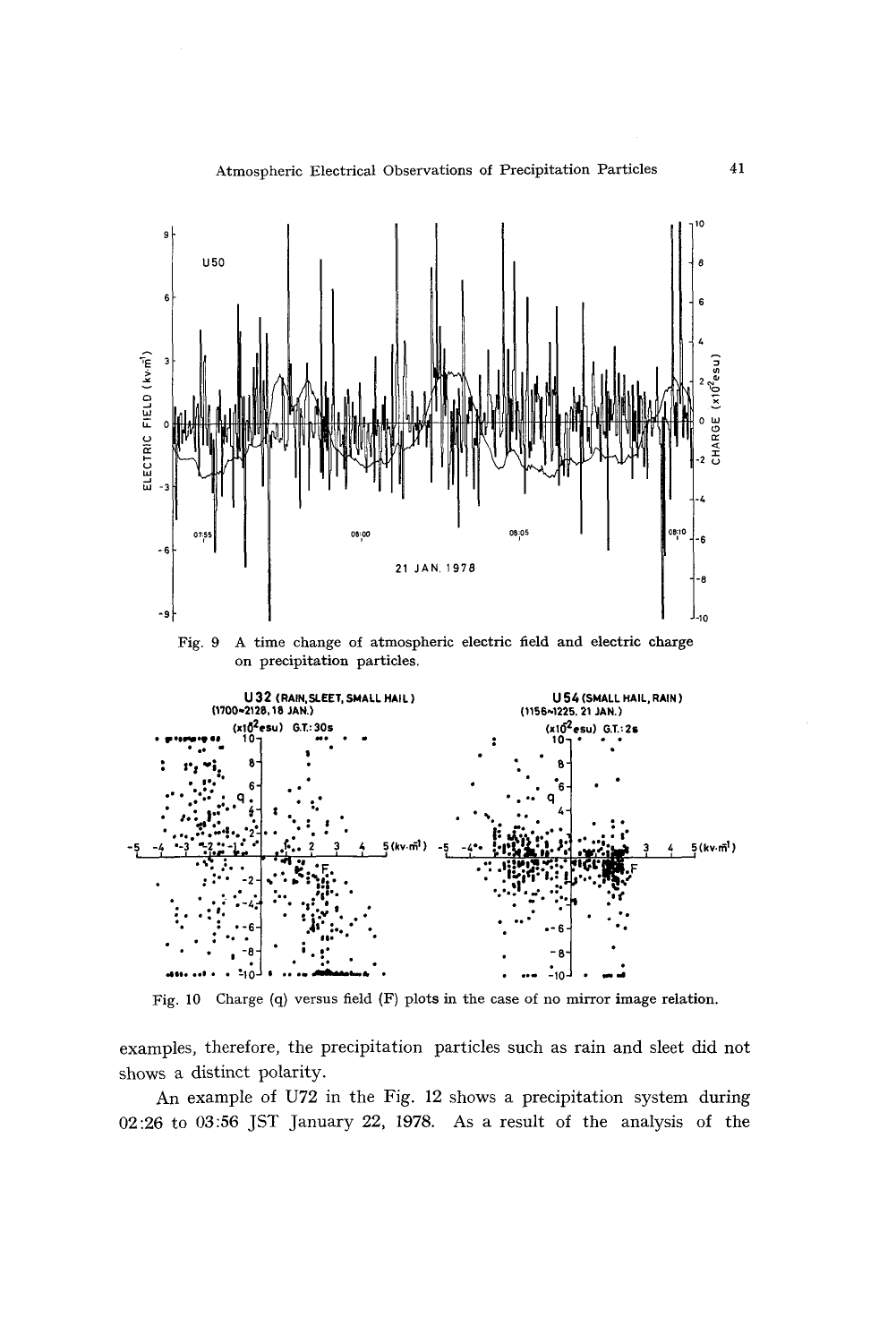

Fig. **11** Charge (q) versus field (F) plots in the case of time change of precipitation particles.

time change of electric charge versus electric field, there is a good mirror image relation in the gate time of 30 seconds. In this time, precipitation particles are graupel particles and snowflakes throughout the period. Now, dividing the precipitation condition into 4 groups namely from U72a to U72d, it was found that there is a good mirror image relation in all groups. That is to say, in the case of U72a, positive charged graupel particles prevail under a negative field and in the case of U72b, negative charged snowflakes prevail under positive field. U72c and U72d show positive charged graupel particles and negative charged snowflakes under the conditions of opposite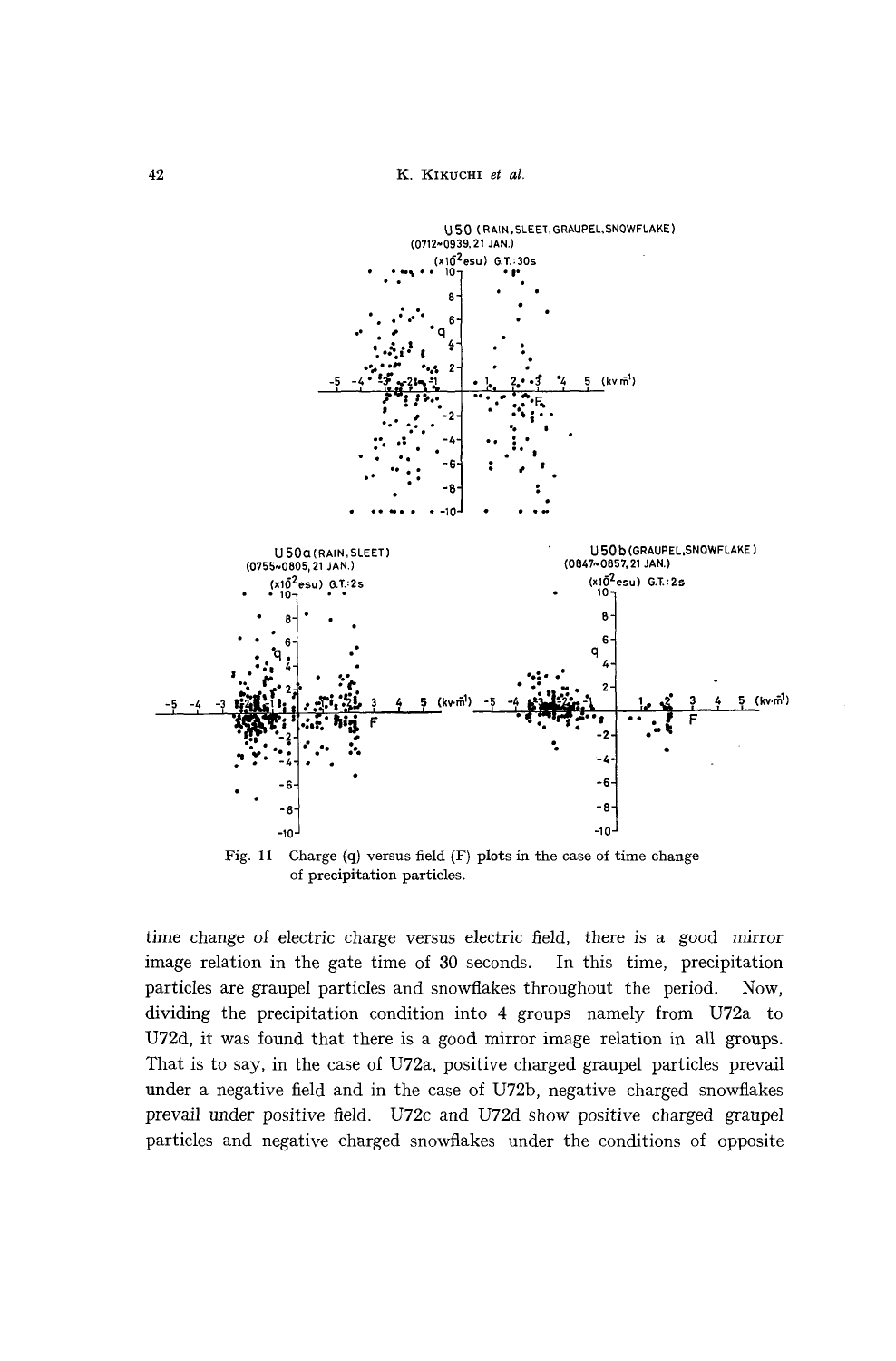

Fig. 12 Charge (q) versus field (F) plots in the case of time change of precipitation particles.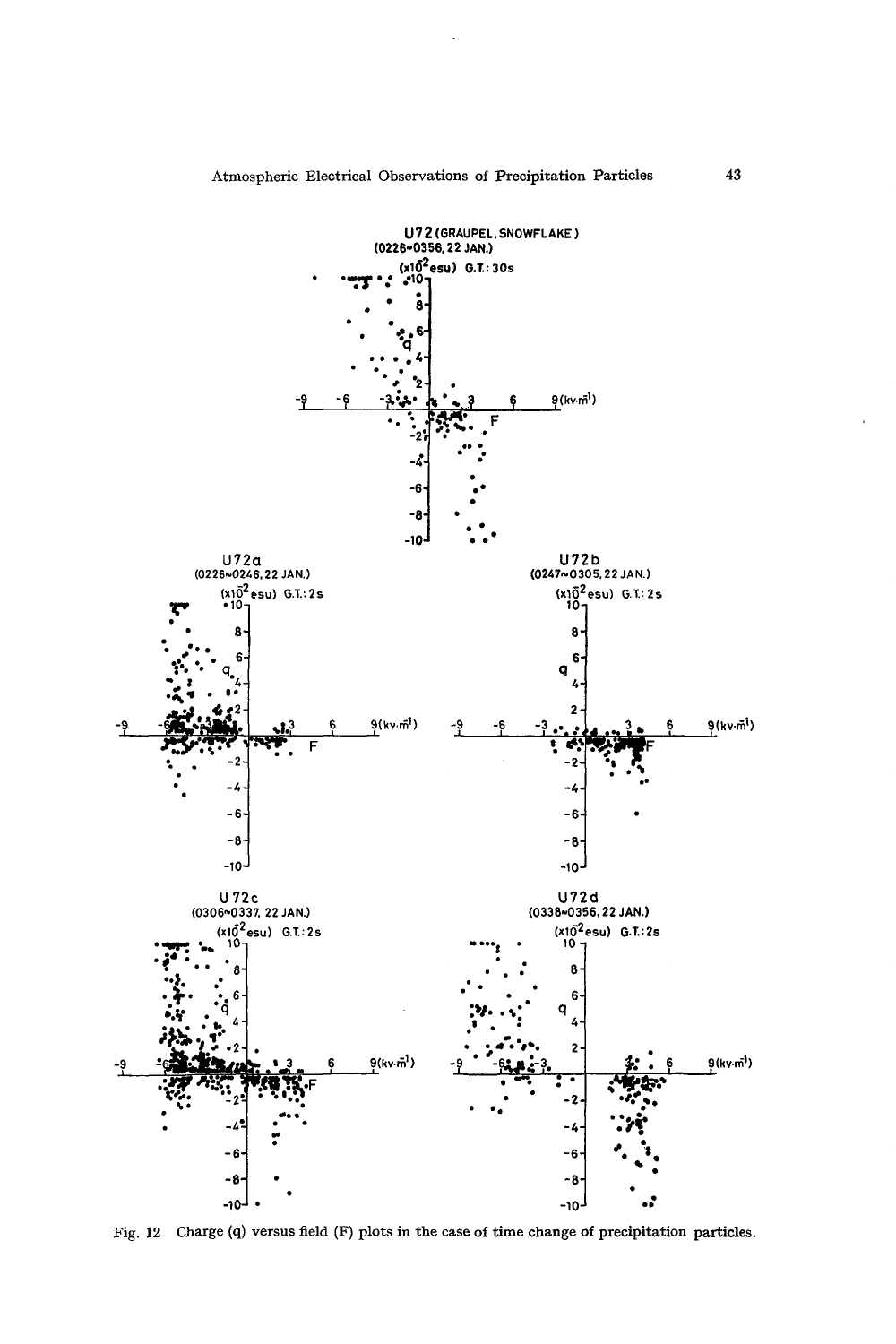#### 44 K. KIKUCHI *et al.*

electric field, respectively. Therefore, it was found that a good mirror image relation holds in the case of graupel particles or snowflakes.

## *3.5 Charge versus field plots by the difference of gate time*

Fig. 13 shows another example of graupel particles and snowflakes. Both figures show the same data in the case of graupel particles and snowflakes from 05:20 to 06:27 JST January 22, 1978. The figure in the right side shows all values to the charge versus field plots of the gate time of 2 seconds. At first glance, it may be seen that there is a remarkable mirror image relation between both factors. However, it is recognized that there are a number of precipitation particles with small charges located at the neighbouring sides of the axis of the electric field. The figure in the left side shows the results counted at each 30 seconds for the same data. As a matter of course, the mirror image relation was emphasized by the disappearing of the data of small charges.



Fig. 13 Charge (q) versus field (F) plots by the difference of gate time.

#### *3.6 Size distribution of precipitation particles*

Previously, Kikuchi<sup>9</sup>) and Kikuchi and Inatsu<sup>11</sup>) observed that relatively large dendritic snowflakes, densely rimed crystals and graupel particles were positively charged under a negative electric field. Further, they pointed out that when positive snowflakes and graupel particles fell, the mode value of the size distribution of melted diameter shifted to smaller sizes as compared with that when negative snow crystals fell alone.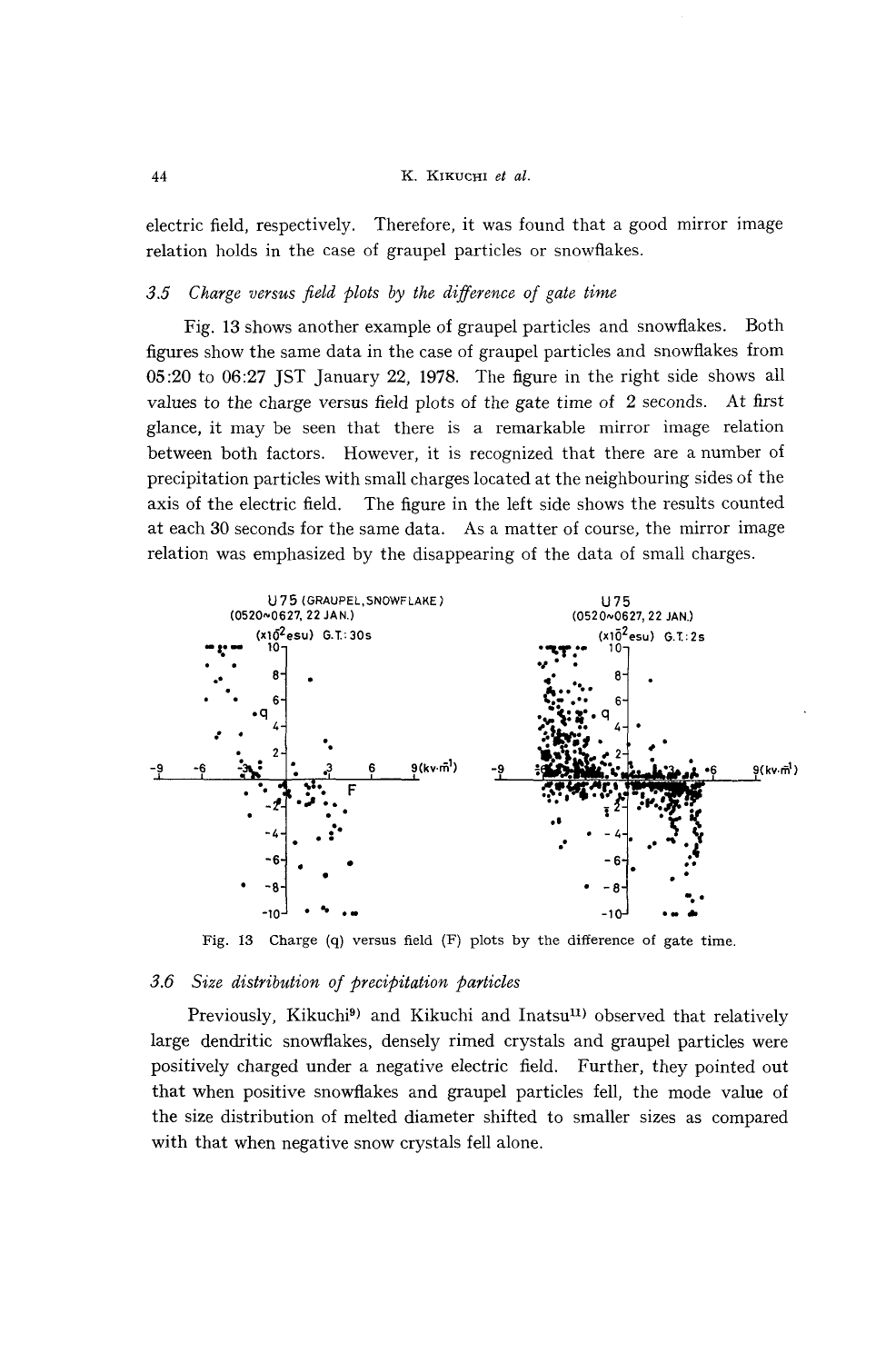Based on these results, they concluded that relatively large snowflakes, densely rimed crystals and graupel particles were charged positively by collision and friction with small snow particles which were charged with smaller values than the margin of the measurement or by disintegration of small particles or fragments from fragile snowflakes and graupel particles. Then, the size distributions of precipitation particles were noted in the case of U64 on January 21, 1978 as shown in Fig. 14. The main precipitation particles of  $F 230$  (22:57 JST) and  $F 231$  (23:10) were small snowflakes charged



Fig. 14 Size distributions of melted precipitation particles.

negatively under a positive field. After 3 minutes, the precipitation particles of F 232 (23: 13) changed to graupel particles charged positively under a negative field of 3 mm to 5 mm in diameter in a non-melted state and further the particles of  $F$  233 (23:18) changed to small graupel particles of 1 mm to 2 mm in diameter in a non-melted state. Further, after 5 minutes, the particles of  $F\ 234$  ( $23:23$ ) changed to negative small snowflakes under a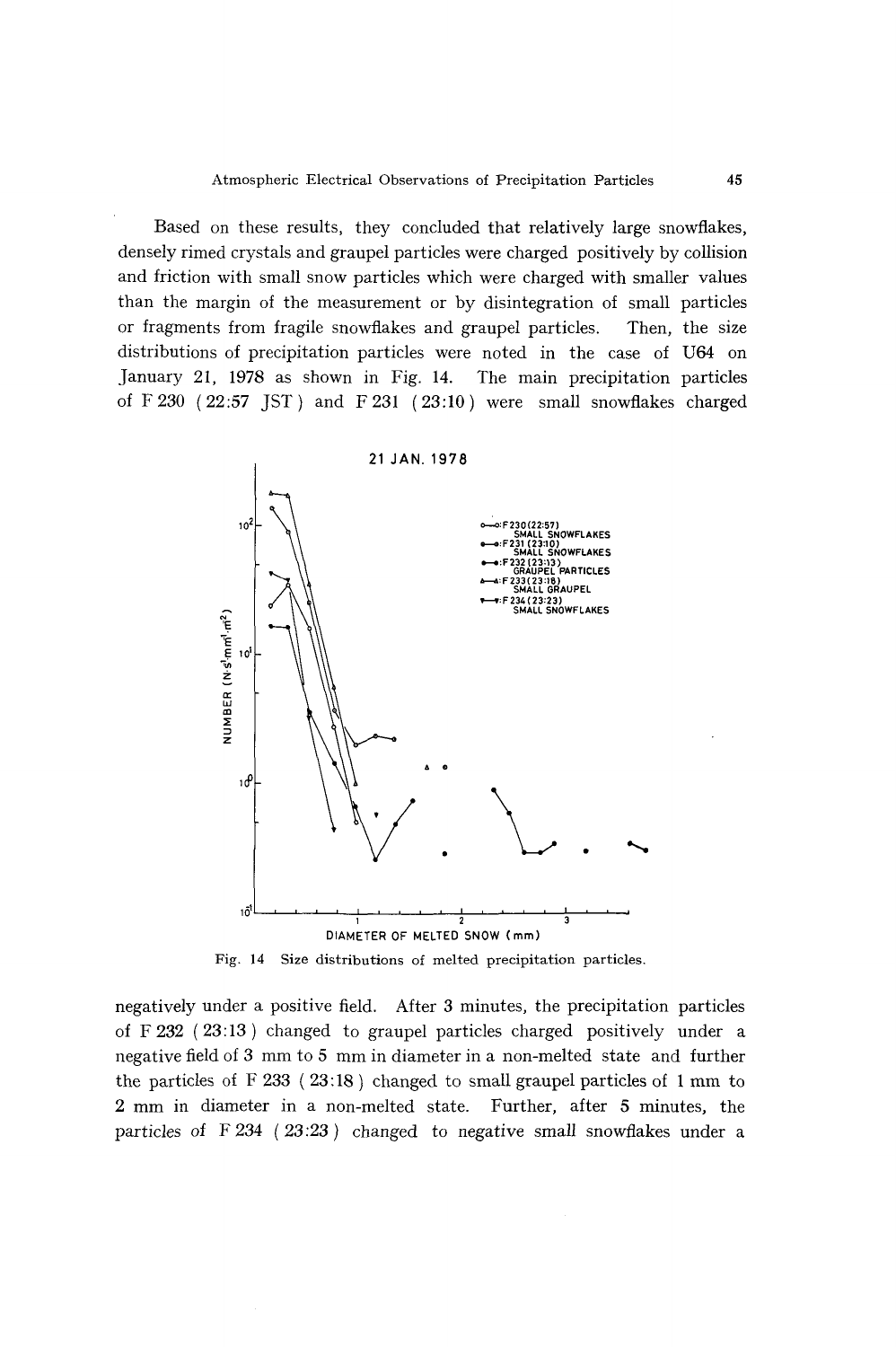#### 46 K. KIKUCHI *et al.*

positive electric field. As seen in the size distribution curves of melted precipitation particles, it was found in all filter papers that a distribution tendency in the melted diameter smaller than 1 mm showed nearly the same gradient. When the graupel particles prevailed(F 232 ), however, the particles having melted diameter larger than 2 mm increased as shown by solid circles, and yet, there were considerable smaller precipitation particles. This is the same result in that when positive charged graupel particles prevail under a negative electric field in the observations at seashore of Ishikari, a number of small snow particles coexisted with them $9,11$ .

## **4. Conclusions**

As a result of the careful observations between the electric charge of precipitation particles and electric field with the conditions of precipitation particles taken into consideration, it was found that there was the mirror image relation between both factors. As expected, however, there was no mirror image relation between both factors in the cases of rain, sleet and small hail. In the cases described above, the electric field changed frequently. Therefore, it is thought that the degree of melting strongly affects the complexity of charge generation. In the case of long periods of precipitation, even though there was no mirror image relation between the electric charge on precipitation particles and electric field partially, when viewed in its entirety with a longer time scale the relation between them holds. Furthermore, when the positive charged relatively large snowflakes and graupel particles were predominant under a negative electric field, a number of small snow particles coexisted with them. Therefore, the results concluded in the observations carried out at Hokkaido previously, coincided well with the results obtained in the present work at Unoke in Hokuriku district, Honshu Island.

*Acknowledgments:* The authors wish to express their hearty thanks to Dr. 1. Wakisaka, Head of the Sand Dune Agricultural Experimental Station, for his help in carring out the observations. This work was made as a part of the Project No. *046001* of "Experimental and Observational Studies on the Mirror Image Relation Between the Polarities of Precipitation Particles and Atmospheric Electric Field" in 1975 and 1976, and the Project No. *246033* of "Studies on the Atmospheric Electrical Properties of Precipitation Particles" in 1977 and 1978 under the Grant-in-Aid for Scientific Research (B), the Ministry of Education, Science and Culture of Japan.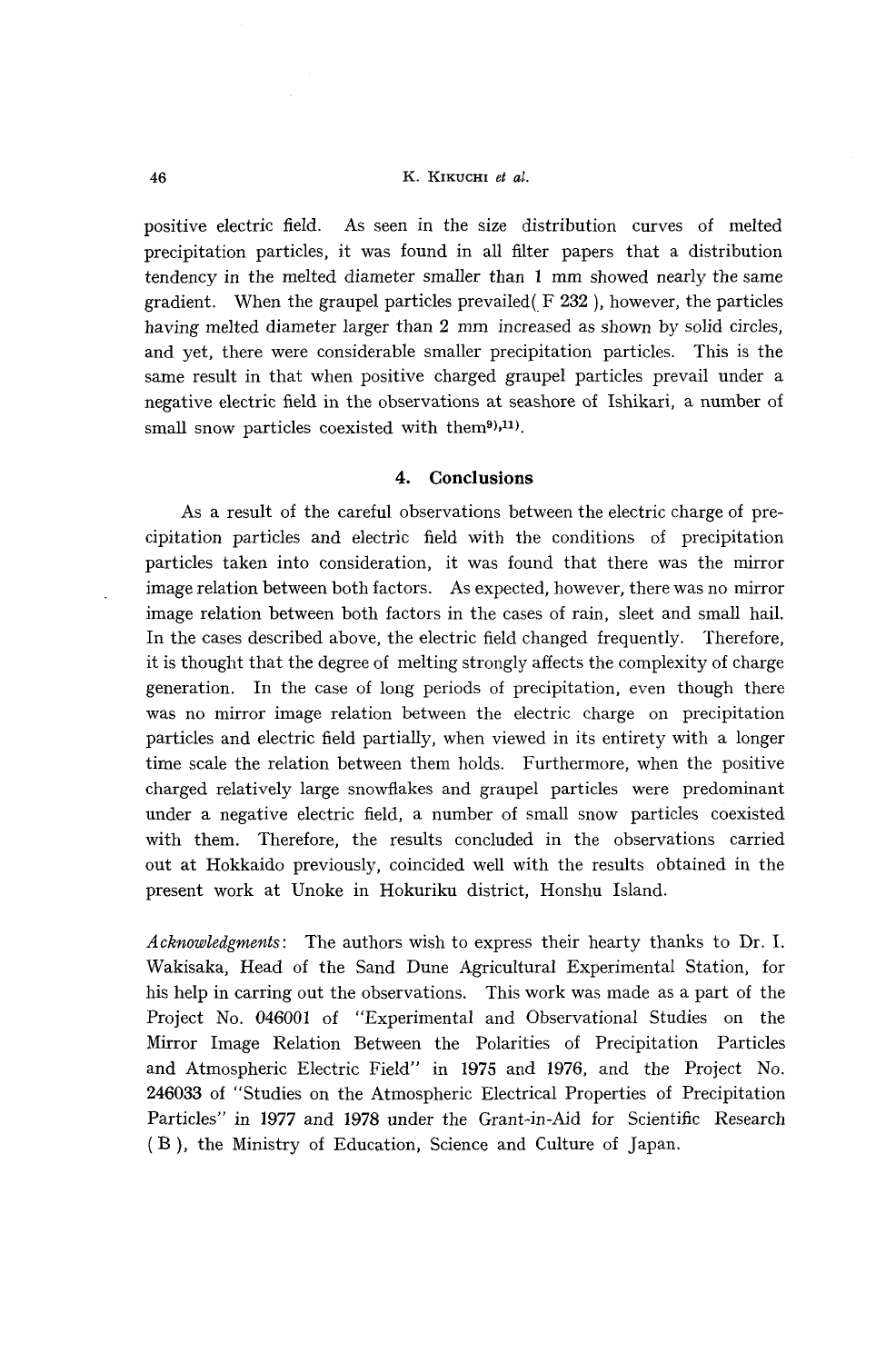It is authors' pleasure to dedicate this paper to Prof. Choji Magono on the occasion of his retirement from the Hokkaido University.

#### **References**

- 1) CHALMERS, J.A.: The relation between precipitation current and potential gradient. J. Atmos. Terr. Phys., 27, (1965) 899-905.
- 2) MASON, B.J.: The Physics of Clouds. Clarendon Press, (1971) 671 pp.
- 3) TAKAHASHI, T.: Measurement of electric charge of cloud droplets, drizzle, and raindrops. Rev. Geophys. Space Phys., 11, (1973) 903-924.
- 4) TAKAHASHI, T.: Raindrop charge-size measurements in warm rain. J. Geophys. Res., 77, (1972) 1630-1636.
- 5) TAKAHASHI, T.: Electric charge af cloud droplets and drizzle drops in warm clouds along the Mauna Loa-Mauna Kea Saddle Road of Hawaii Island. J. Geophys. Res., 77, (1972) 3869-3878.
- 6) KIKUCHI, K.: On the polarity of the electric charges on snow crystals of the various shapes J. Meteor. Soc. Japan, 51, (1973) 337-345.
- 7) ORIKASA, K.: On the disturbance of the surface electric field caused by rain and snowfall. Geophys. Bull. Hokkaido Univ., 9, (1962) 123-160 (in Japanese).
- 8) MAGONO, C. and K. ORIKASA: On the disturbance of surface electric field caused by snowfall. J. Meteor. Soc. Japan, 44, (1966) 260-279.
- 9) KIKUCHI, *K.:* Atmospheric electrical properties of snow clouds with precipitation. J. Meteor. Soc. Japan, 53, (1975) 322-333.
- 10) MAGONO, C.: Precipitation electricity of thunderclouds and showerclouds. Electrical Processes in Atmospheres, Steinkopff, Amsterdam, (1977) 368-378.
- 11) KIKUCHI, K. and K. INATSU: Electric polarity of graupel particles. J. Fac. Sci., Hokkaido Univ., Ser. VII (Geophysics), 6, (1979) 21-30.
- 12) DINGER, J.E. and R. GUNN: Electrical effects of associated with a change of state of water. Terr. Magn. Atmos. Elect., 51, (1946) 477-494.
- 13) MAGONO, C. and K. KIKUCHI: On the positive electrification of snow crystals in the process of their melting. J. Meteor. Soc. Japan, 41, (1963) 270-277.
- 14) MAGONO, C. and K. KIKUCHI: On the positive electrification of snow crystals in the process of their melting (II). J. Meteor. Soc. Japan, 43, (1965) 331-342.
- 15) KIKUCHI, *K.:* On the positive electrification of snow crystals in the process of their melting  $(III)$ , - The relationship between air bubble concentration and charge generated in ice specimen during their melting  $-$ . J. Meteor, Soc. Japan, 43, (1965) 343– 350.
- 16) KIKUCHI, *K.:* On the positive electrification of snow crystals in the process of their melting  $(IV)$ , - Charge of droplets produced from bursting of air bubbles in ice specimen -. J. Meteor. Soc. Japan, 43, (1965) 351-358.
- 17) KIKUCHI, *K.:* On the role of air bubbles in the electrification of melting ice. Planetary Electrodynamics (Ed. S. C. Coroniti and J. Hughes), Gordon and Breach, (1969) 329-338.
- 18) DRAKE, J.C.: Electrification accompanying the melting of ice particles. Quart. J. Roy. Meteor. Soc., 94, (1968) 176-191.
- 19) SIMPSON, G.C.: The electricity of cloud and rain. Quart. J. Roy. Meteor. Soc., 68, (1942) 1-34.
- 20) SIVARAMAKRISHNAN, M.V.: Point discharge current, the earth's electric field and